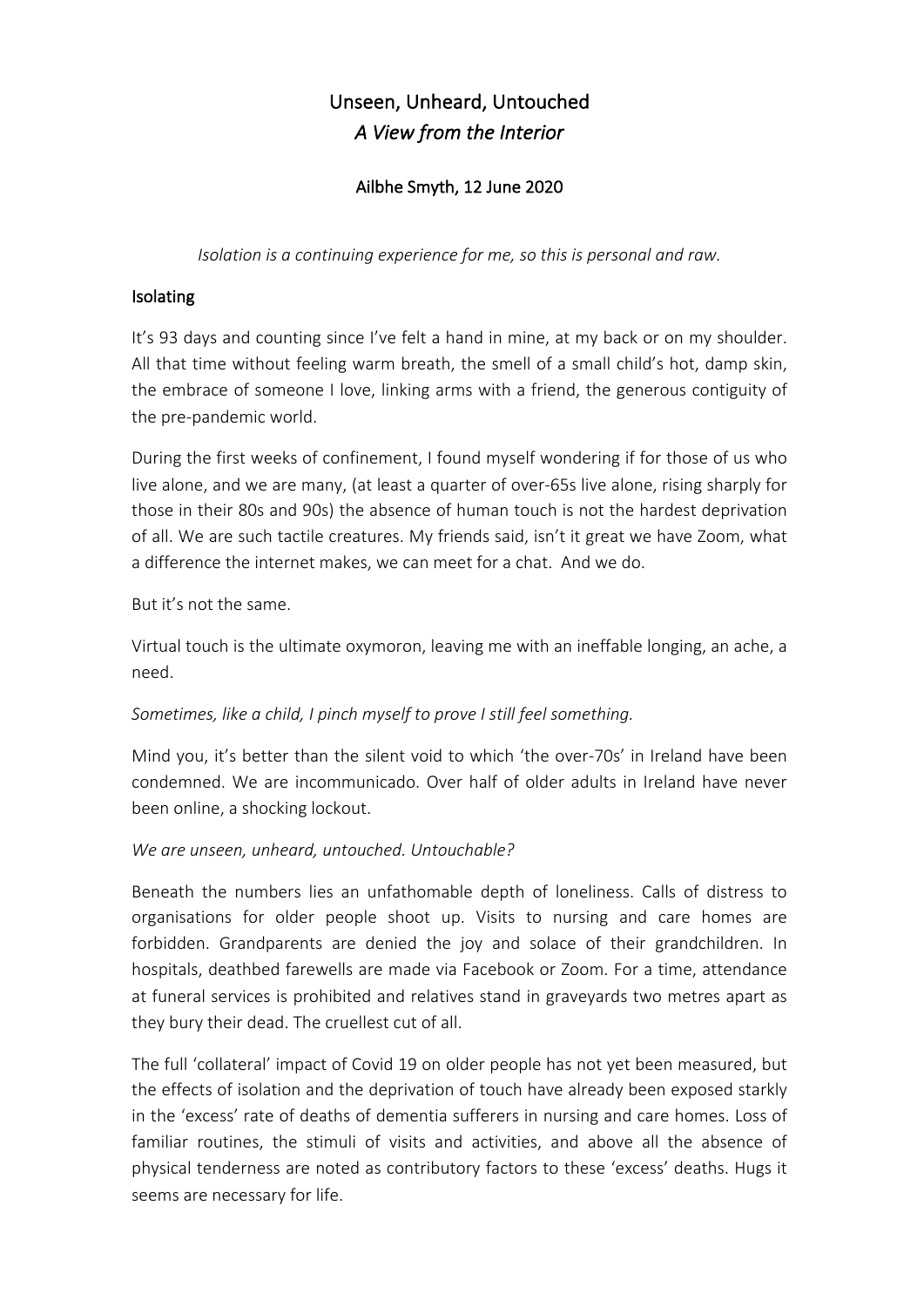There is a great weight of sadness at the losses we have sustained which we haven't even begun to allow ourselves to acknowledge and experience.

*'Children should be seen and not heard'. The admonition echoed throughout my childhood. I resented it, thought it was stupid (I was right), did everything I could to ignore it. Now here I am, officially old, silent once more. Plus ça change.*

Isolation and confinement: two words guaranteed to strike fear in the hearts of most older people. Cut off from the most basic quotidian activities: shopping, going for a walk, greeting our neighbours, getting the bus. There is no law against these activities, but the tone of government 'advice' is severely monitory. You must… You must not… You will… Cowed into acquiescence, many older people believe they may be stopped by the Gardai or fined for leaving their homes . Repeatedly I hear of people terrified to put so much as their nose outside their front door for fear of breaking the law and (therefore) catching 'the Covid'.

This is incarceration although we are guilty of no crime except to be our age. That's the problem. Being old is high risk, being very old is very high risk. Other people, especially children they said, are dangerous, potentially fatal. The world is your enemy. The only way we can protect you is to lock you up and pocket the key. For your own good.

We're not stupid. Older people are aware of the danger: a global fatality rate for the over 80s five times higher than the average; over 65s accounting for 90% of all Covid 19 deaths in Ireland (most, it should be said, with underlying medical conditions). We're not likely to be taking risks. But the thing is, from our perspective we're not the problem. You, out there looking in at us, are the problem. You out there may infect us. So we need you to respect our needs and refrain from engaging in risky behaviours that could endanger our lives. We know very well there's a balance to be achieved here, and everyone has to assume their responsibilities. For the good of all.

But there was to be no balance. In the early panic and chaos, we got locked up. They didn't call it that of course.

#### Cocooning

In the beginning was the word, and the word was 'cocooning'. Over 70s were to be wrapped in cotton wool, put into hibernation, minimally fed and watered and forgotten about for the duration. There would be no regard for the sharp inequalities and wide variations in the lives and circumstances of older people, just the same (what a surprise) as the deep rifts of inequality that mark all lives in our everyday world. There would be no need for any special financial or social care provision. Sure weren't we all safe in our own homes, didn't we all have the pension, weren't we all able to look after ourselves ,whatever our levels of health, capacity and fitness, and despite being cut off from the vital lifelines of our families, carers, and social networks.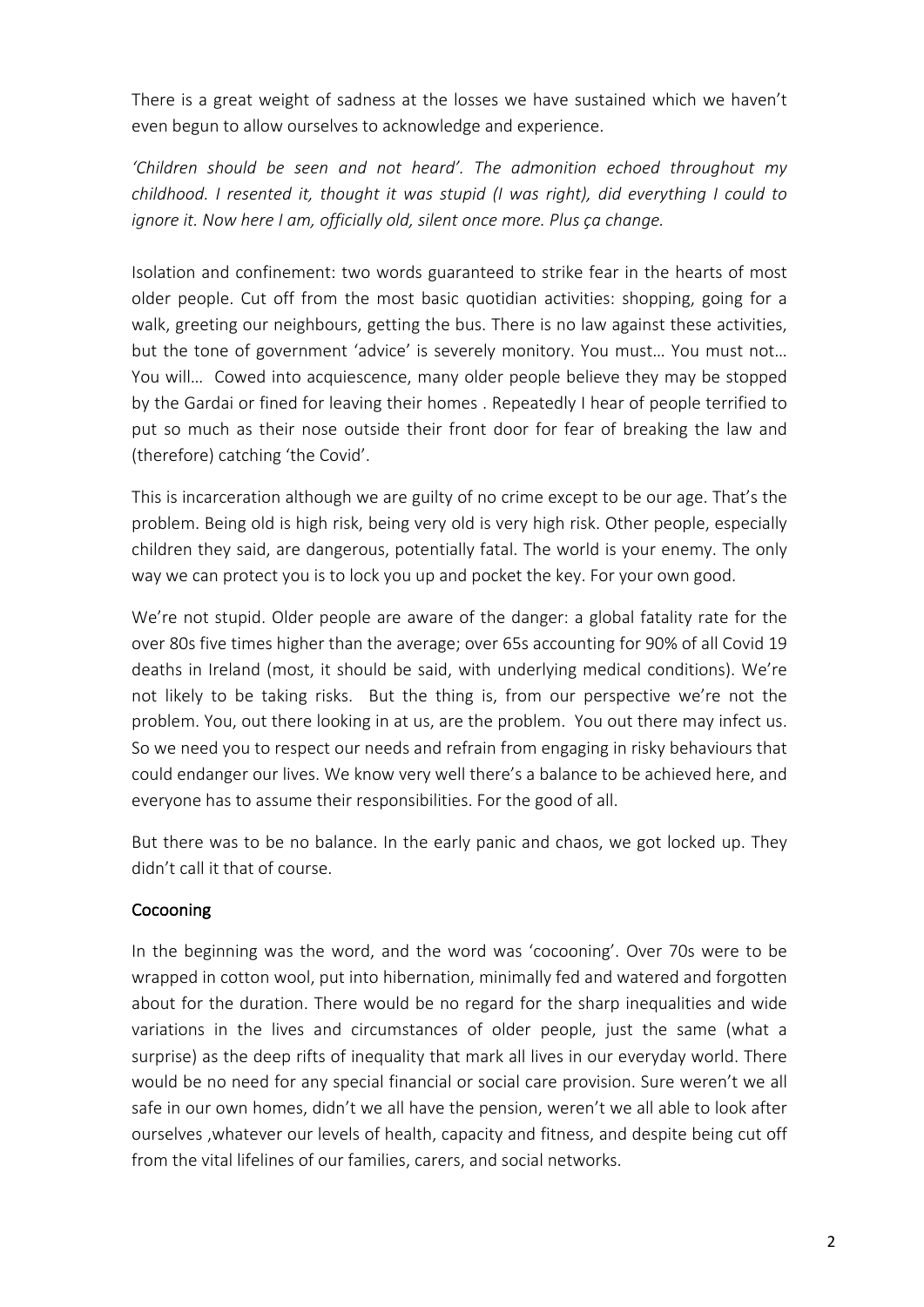After much palaver, the fuel allowance was extended eventually for those in receipt of the old age pension. That was it. We were on our own with our very real fears, our frustration, our loneliness, misery and deprivation. The world had far more important business to be getting on with. It would be very inconvenient to have to be looking after us, and to have us clogging up the hospitals. If that happened, difficult choices might have to be made.

They didn't think to consult us. NEPHET (the National Public Health Emergency Team) had no members aged over 70, nor from any of the organisations representing older people. Our views didn't count, our agency, dignity and autonomy didn't count. It was quick march, get them out of the way, stack them up where they can come to no harm, hugger mugger. And it will all be grand.

But it wasn't and it isn't.

Because when the chips are down, and this time, they were well and truly down, older people didn't count.

That patronising word 'cocooning '( perfectly described by our President as 'infantilising') tells a brutal truth about our society's ambivalent attitudes towards older age. We pay lip service to the venerable status, wisdom and experience of older people, but we don't want to be old and we don't want to be reminded that one day we will be. We are obsessed with youth, or more accurately with not ageing.

It is hard to see how such a society can *not* be ageist.

'Cocooning' was heedless of diverse and unequal health, material, social and relational circumstances. Our leaders were disinclined (or unable) to go beyond the dinosauric view of older people as frail, vulnerable and dependent. No one thought to query the rationale of lumping us all together in a 'one-size fits all' box. Why not lower (over 65) or higher (over 80)? Why assume that age is the sole determinant of inclusion in the box – not the existence of underlying medical conditions, not any of the multiple social, economic and other disadvantages which can intersect with age?

Ageing in the  $21^{st}$  century is a far more nuanced affair than it was for previous generations and we need to adjust our perception of the stages of ageing accordingly. Medical advances, better health care and education lead to increased longevity for an increasing number of people (although not all, which is sadly true). This means selfevidently that 70 isn't what it used to be, or 80. Or 90 for that matter. We live now in a world where the majority of people aged over 70 are and expect to be active, engaged, often working and healthy, well into their 80s and beyond.

And we do, actually, have views about our lives.

*Nothing about us without us! I seem to have been shouting that about one issue and another all my adult life. And on it goes, without end. We have to resist!*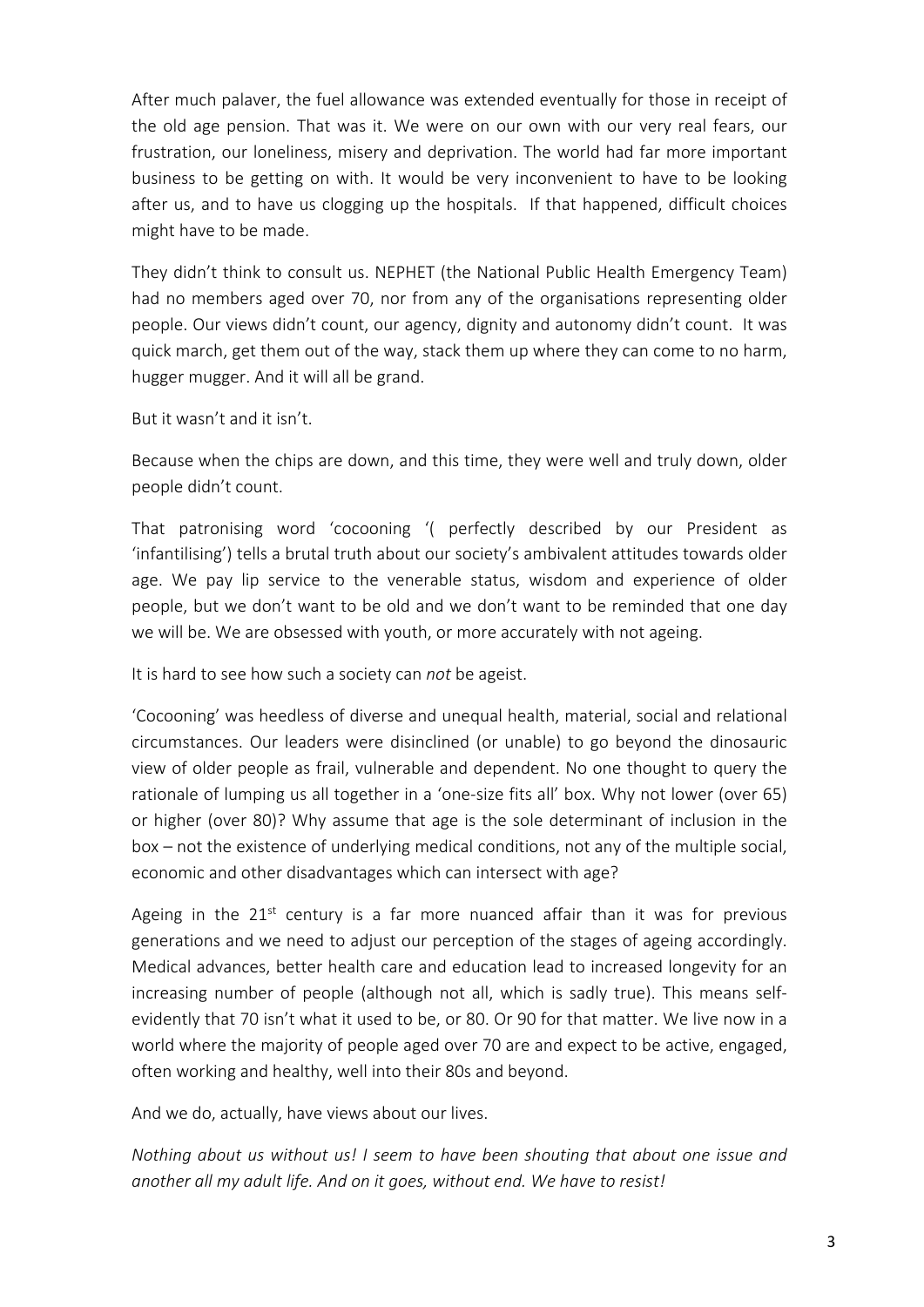#### Caring

There is any number of crises confronting  $-$  in fact already erupting  $-$  all around our post-pandemic world: from late consumer capitalism to racism, migration, and of course health, the economy and the future of our planet. One raised surprisingly rarely but of immense importance is the crisis of care.

As the corona virus cut swathes across the planet mowing down all in its indifferent wake, the response from country after country was to counter it with CARE. Because, for all our braggadoccio and rockets into space, we are not masters of the universe. Until we find a vaccine, the only weapon we have to slow it down if not to actually halt it is care. Care by, for and of people.

The countries best prepared for the pandemic seem to be those with strong public health systems and universal, free health care. Most countries, to different degrees, were not 'best prepared'. Including Ireland. It is thanks to the herculean efforts of dedicated health care and other essential workers that we have done better than might have been expected, although less well than we should.

Where Ireland failed catastrophically, although by no means uniquely, was in the protection of people in nursing and care homes and other congregated residential settings (including for example care facilities for people with disabilities; direct provision accommodation centres for asylum seekers and refugees, among others).

The majority of people in nursing and care homes are older adults, and the death rate in these settings has been horrific: 62% of Covid 19 deaths in Ireland are associated with care homes (reckoned to be the second highest rate in the world, although the rankings game is hazardous, I know).

The scandal is that for months there was effectively little or no protection for people living or working in these settings, despite the example of other countries, and the warnings, requests and pleas of nursing and care home management and care workers from the start.

The fact that 80% of these homes are privately owned may have been a contributory factor to the failure to support them. It may partly explain NEPHET and government oversight and inaction but it does not pardon it.

Fundamentally, this was a failure to recognise the extreme vulnerability to Covid 19 of the frailest people in our society. In the maelstrom of initial planning in early March, the needs of this significant group of older adults were not so much at the bottom of the pile, as simply not seen at all.

How this 'oversight' continued for so long can only be explained in terms of the abysmally low status of frail older people. They are among the most voiceless, and (living behind closed doors) the least visible members of our society. They were unseen, unheard, untouched – and too many died as a consequence.